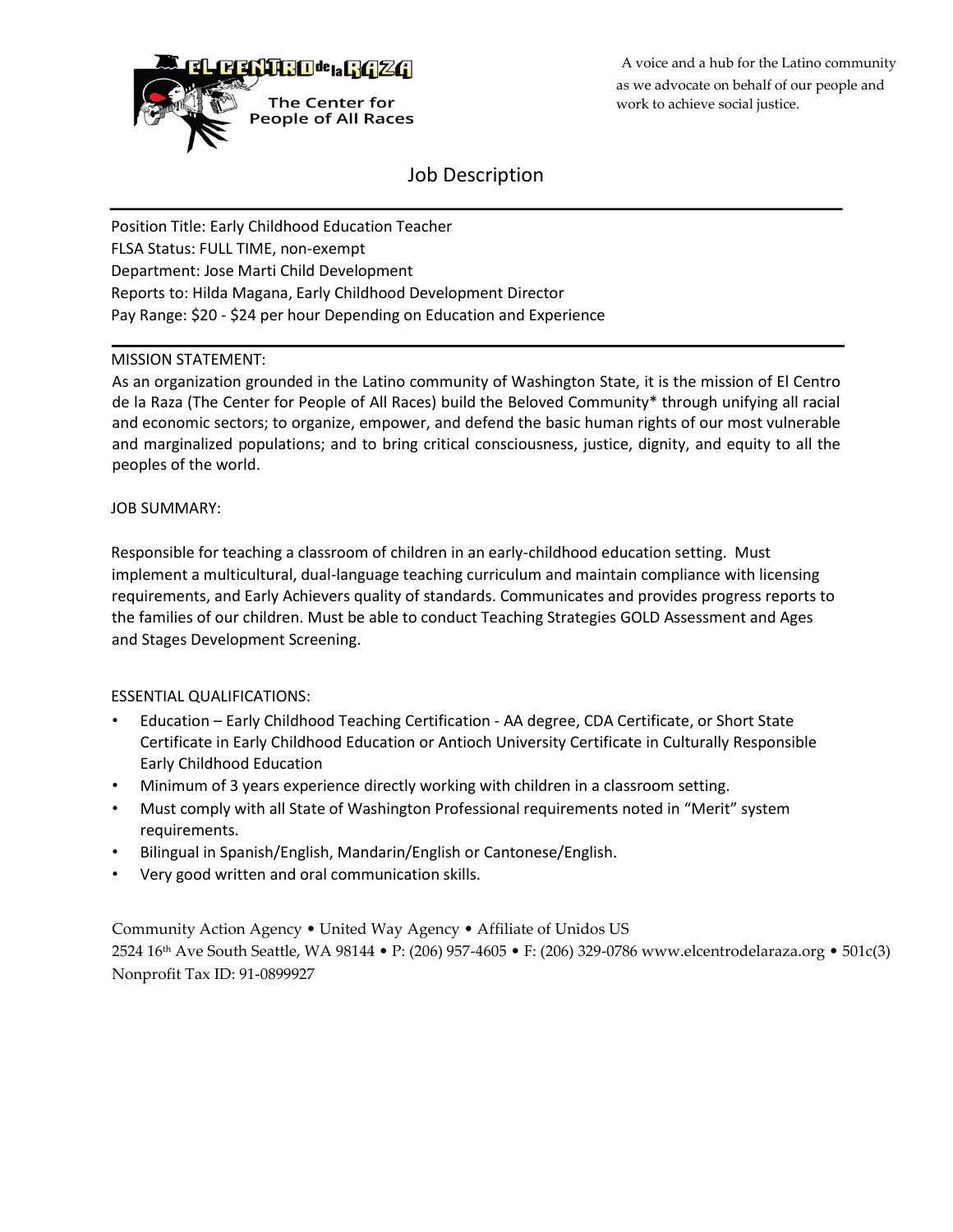## ESSENTIAL FUNCTIONS:

- Responsible for teaching the children and implementing a dual language model including the implementation of a research based "Soy Bilingüe" and Creative Curriculum, imbedded themes of the month, community involvement, and social justice as part of the curriculum.
- Provides a safe and healthy environment for the children that is attractive and reflects the curriculum appropriate to an early-childhood setting including implementation of health policies.
- Responsible for supervising the children through sight and sound.

## • Responsible for all required paperwork associated with the children in his/her group (i.e. sign in/out logs, attendance sheets, weekly lesson plans, and daily logs).

- Maintains individual files with on-going observations, assessments and individual planning.
- Compliance with all licensing requirements in the classroom, for example CPR/First Aid, Food Handler's Permits, and others.
- Conduct Teacher Parent conferences twice a year
- Responsible for maintaining a positive teacher-child interaction (as noted in the Classroom Assessment Scoring System).
- Implements the use of positive guidance techniques in the classroom to provide children with choices.
- Work with the lead Teacher to provide follow-up on special-needs.
- Performs other duties and responsibilities as assigned.

### SKILLS/TECHNICAL KNOWLEDGE:

- Must be able to work in a multi-ethnic, multi-cultural setting.
- Must have very good oral and written communications skills and provide on-going communication with their lead teacher.
- Must perform in a professional manner at all times.
- Must be able to maintain confidences and handle highly confidential materials.
- Must have good organizational skills.

Community Action Agency • United Way Agency • Affiliate of Unidos US

2524 16th Ave South Seattle, WA 98144 • P: (206) 957-4605 • F: (206) 329-0786 www.elcentrodelaraza.org • 501c(3) Nonprofit Tax ID: 91-0899927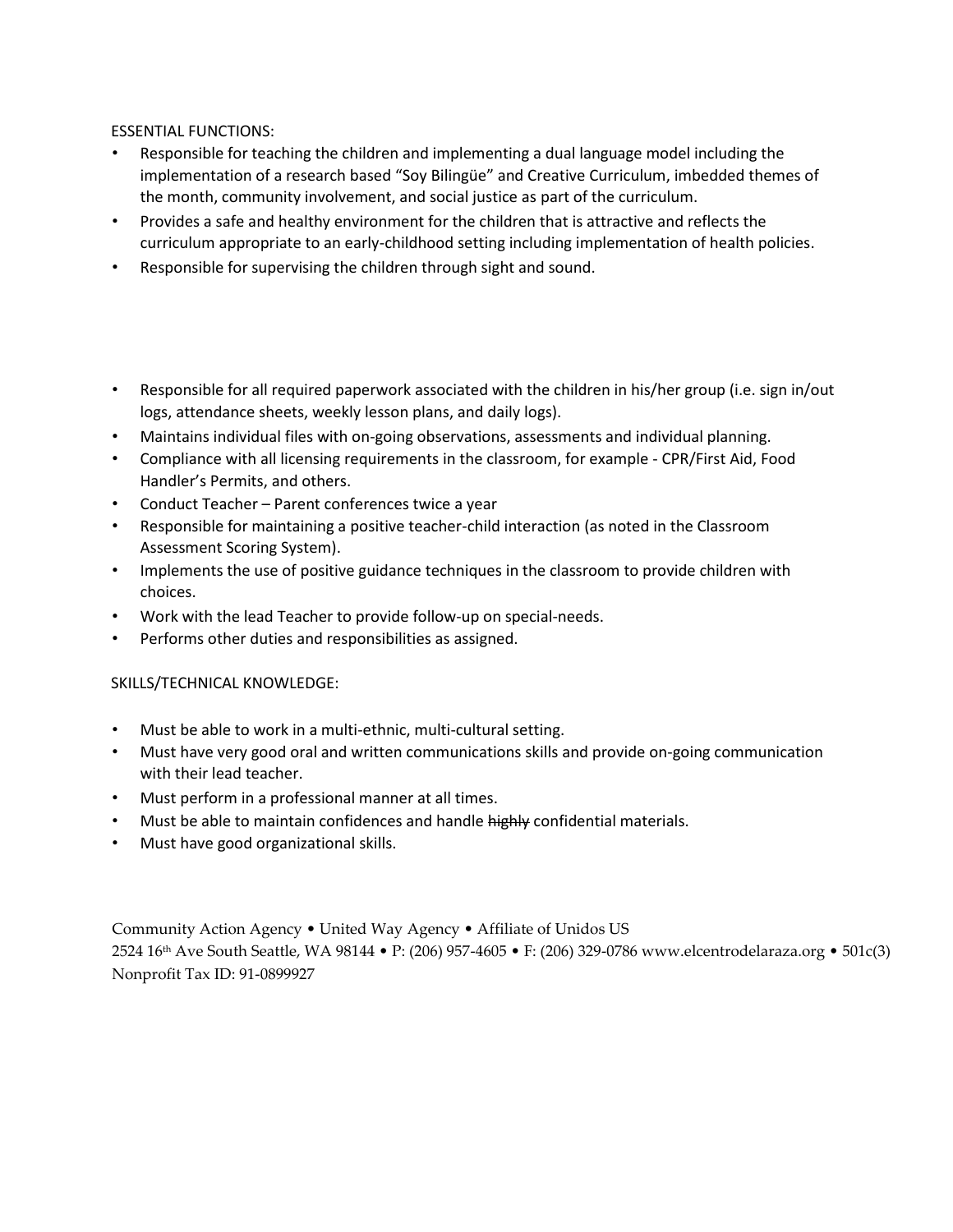- Ability to provide guidance to students and follow all legal requirement pertaining to interacting with children. This includes the responsibility or reporting suspected child abuse.
- Ability to provide for the safety and health of the children at all times.

## WORKING CONDITIONS:

Works in a classroom and playground setting. Generally works a 40-hour 5-day week, but may require occasional overtime. May have to work a flexible schedule. May require some local travel for field trips and other outings. Must be able to lift up to 30 pounds.

## PHYSICAL REQUIREMENTS:

- Ability to sit, walk, stand, bend, squat, climb, kneel, and twist on an intermittent or continuous basis
- Ability to grasp, push, pull objects such as files, file cabinet drawers, and reach overhead
- Ability to operate telephone, desktop or laptop computer
- Ability to support physical hygiene needs of children.
- Ability to lift up to 30 lbs

## **Equal Employment Opportunity and Accommodation Statement:**

El Centro de la Raza provides equal employment opportunities to all employees and applicants for employment and prohibits discrimination and harassment of any type without regard to race, color, religion, age, sex, national origin, disability status, genetics, protected veteran status, sexual orientation, gender identity or expression, or any other characteristic protected by federal, state or local laws.

This policy applies to all terms and conditions of employment, including recruiting, hiring, placement, promotion, termination, layoff, recall, transfer, leaves of absence, compensation and training.

Qualified individuals must be able to perform the essential duties of the position with or without accommodation. A qualified person with a disability may request a modification or adjustment to the job or work environment in order to meet the requirements of the position. El Centro de la Raza will attempt to satisfy requests as long as the accommodation needed is a reasonable and no undue hardship would result.

### **Covid-19 Vaccination Requirement:**

This position is subject to the City of Seattle and/or King County requirement(s) for contractors to be fully vaccinated against COVID-19. As a public entity interacting with the public, all our staff must be vaccinated. Failure to submit proof of vaccination will result in the withdrawal of a job offer.

Community Action Agency • United Way Agency • Affiliate of Unidos US 2524 16th Ave South Seattle, WA 98144 • P: (206) 957-4605 • F: (206) 329-0786 www.elcentrodelaraza.org • 501c(3) Nonprofit Tax ID: 91-0899927